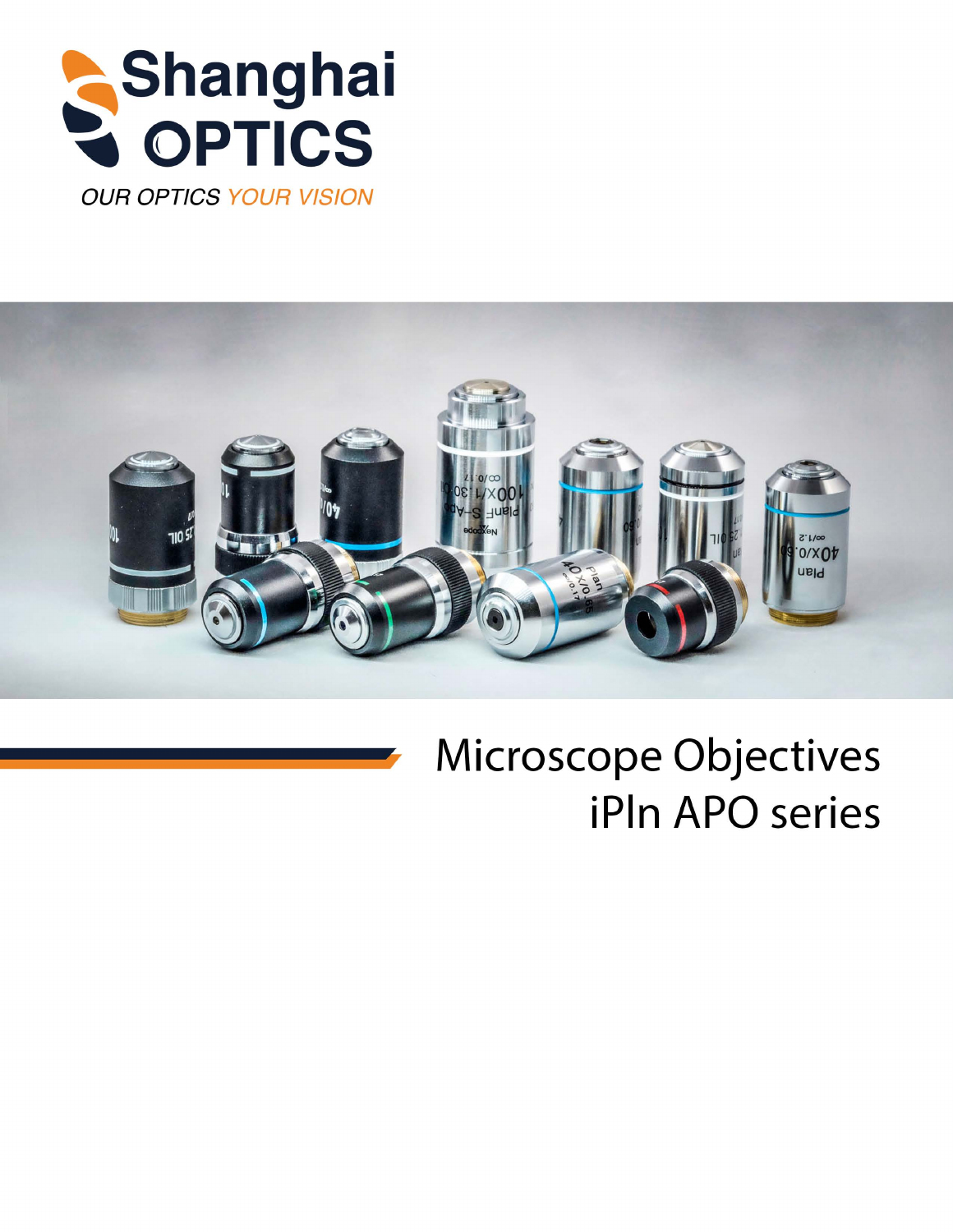

| <b>iPLN APO Series</b>            |             |           |           |           |              |            |              |                |
|-----------------------------------|-------------|-----------|-----------|-----------|--------------|------------|--------------|----------------|
| <b>Magnification</b>              | 2X          | 3.5X      | 5X        | 7X        | <b>10X</b>   | <b>20X</b> | <b>50X</b>   | <b>100X</b>    |
| <b>Numerical Aperture</b>         | 0.055       | 0.1       | 0.13      | 0.22      | 0.28         | 0.29       | 0.42         | 0.55           |
| <b>Working Distance (mm)</b>      | 34.6        | 40.93     | 44.5      | 36.4      | 34           | 31         | 20.1         | 12.6           |
| Slide CT (mm)                     | $\Omega$    | 0         | 0         | $\Omega$  | $\mathbf{0}$ | $\Omega$   | $\mathbf{0}$ | 0              |
| Focus Length (mm)                 | 100         | 57.1      | 40        | 28.57     | 20           | 10         | 4            | $\overline{2}$ |
| Wavelength (nm)                   | 400-700     | 400-700   | 400-700   | 400-700   | 400-700      | 400-700    | 400-700      | 400-700        |
| Resolution $(\mu m)$              | 5           | 2.75      | 2.1       | 1.25      | 0.98         | 0.95       | 0.65         | 0.5            |
| Physical Depth of focus $(\mu m)$ | 90.9        | 27.5      | 16.27     | 5.68      | 3.51         | 3.27       | 1.56         | 0.91           |
| Field (Eye Lens, $\Phi$ 25)       | 12.5        | 7.14      | 5         | 3.57      | 2.5          | 1.25       | 0.5          | 0.25           |
| 2/3" Sensor (HxV)                 | 4.4x3.3     | 2.5x1.89  | 1.8x1.32  | 1.26x0.94 | 0.88x0.66    | 0.44x0.33  | 0.18x0.13    | 0.09x0.07      |
| 1/2" Sensor (HxV)                 | 3.2x2.4     | 1.83x1.37 | 1.28x0.96 | 0.9x0.68  | 0.64x0.48    | 0.32x0.24  | 0.13x0.10    | 0.06x0.05      |
| <b>Thread</b>                     | W26 x 0.706 |           |           |           |              |            |              |                |

| <b>iPLN APO HD Series</b>    |            |           |  |  |
|------------------------------|------------|-----------|--|--|
| <b>Magnification</b>         | <b>20X</b> | 50X       |  |  |
| <b>Numerical Aperture</b>    | 0.42       | 0.55      |  |  |
| <b>Working Distance (mm)</b> | 20.68      | 13.48     |  |  |
| Slide CT (mm)                | 0          | 0         |  |  |
| Focus Length (mm)            | 10         | 4         |  |  |
| Wavelength (nm)              | 400-700    | 400-700   |  |  |
| Resolution (µm)              | 0.65       | 0.5       |  |  |
| Physical Depth of focus (µm) | 1.56       | 0.91      |  |  |
| Field (Eye Lens, $\Phi$ 25)  | 1.25       | 0.5       |  |  |
| 2/3" Sensor (HxV)            | 0.44x0.33  | 0.18x0.13 |  |  |
| 1/2" Sensor (HxV)            | 0.32x0.24  | 0.13x0.10 |  |  |
| Thread<br>W26 x 0.706        |            |           |  |  |

www.shanghai-optics.com

 $\boxtimes$  : rfq@shanghai-optics.com

 $\odot$ : 732-321-6915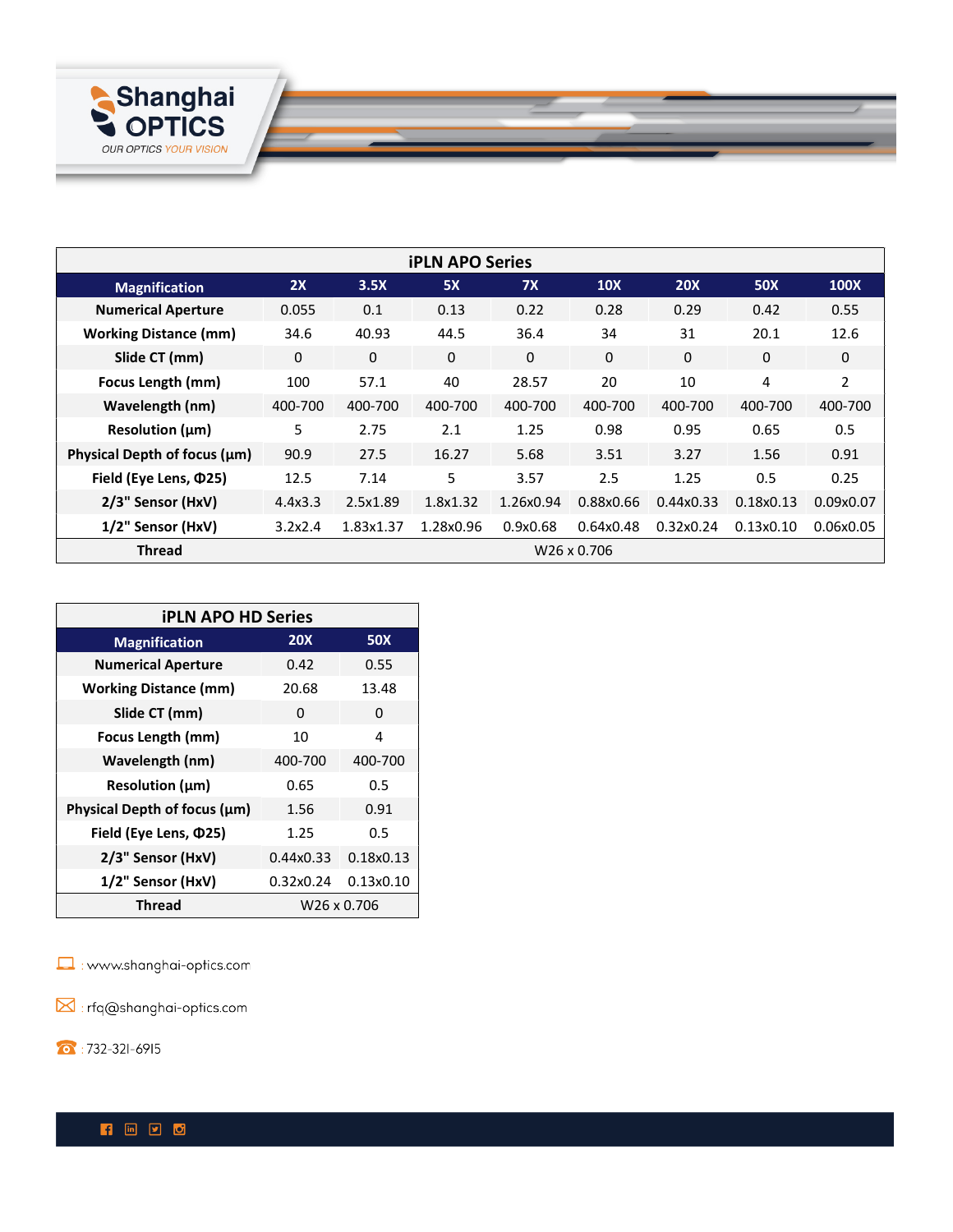

| <b>iPLN APO NIR Series</b>   |             |           |            |            |            |  |
|------------------------------|-------------|-----------|------------|------------|------------|--|
| <b>Magnification</b>         | 2X          | <b>5X</b> | <b>10X</b> | <b>20X</b> | <b>50X</b> |  |
| <b>Numerical Aperture</b>    | 0.055       | 0.13      | 0.28       | 0.29       | 0.67       |  |
| <b>Working Distance (mm)</b> | 34.6        | 44.5      | 34         | 31         | 10         |  |
| Slide CT (mm)                | 0           | 0         | $\Omega$   | $\Omega$   | 1.8        |  |
| Focus Length (mm)            | 100         | 40        | 20         | 10         | 4          |  |
| Wavelength (nm)              | 400-1064    | 400-1064  | 400-1064   | 400-1064   | 450-1340   |  |
| Resolution $(\mu m)$         | 5           | 2.1       | 0.98       | 0.95       | 0.41       |  |
| Physical Depth of focus (µm) | 90.9        | 16.27     | 3.51       | 3.27       | 0.61       |  |
| Field (Eye Lens, $\Phi$ 25)  | 12.5        | 5         | 2.5        | 1.25       | 0.5        |  |
| 2/3" Sensor (HxV)            | 4.4x3.3     | 1.8x1.32  | 0.88x0.66  | 0.44x0.33  | 0.18x0.13  |  |
| 1/2" Sensor (HxV)            | 3.2x2.4     | 1.28x0.96 | 0.64x0.48  | 0.32x0.24  | 0.13x0.10  |  |
| Thread                       | W26 x 0.706 |           |            |            |            |  |

<u> a shekara ta 1999 a shekara ta 1999 a shekara ta 1999 a shekara ta 1999 a shekara ta 1999 a shekara ta 1999 a </u>

| <b><i>iPLN APO NIR HD Series</i></b> |            |            |  |  |
|--------------------------------------|------------|------------|--|--|
| <b>Magnification</b>                 | <b>20X</b> | <b>50X</b> |  |  |
| <b>Numerical Aperture</b>            | 0.45       | 0.8        |  |  |
| <b>Working Distance (mm)</b>         | 16.7       | 3.34       |  |  |
| Slide CT (mm)                        | 0.7        | 0.7        |  |  |
| Focus Length (mm)                    | 10         | 4          |  |  |
| Wavelength (nm)                      | 450-790    | 450-790    |  |  |
| Resolution $(\mu m)$                 | 0.61       | 0.34       |  |  |
| Physical Depth of focus (µm)         | 1.36       | 0.43       |  |  |
| Field (Eye Lens, $\Phi$ 25)          | 1.25       | 0.5        |  |  |
| 2/3" Sensor (HxV)                    | 0.44x0.33  | 0.18x0.13  |  |  |
| 1/2" Sensor (HxV)                    | 0.32x0.24  | 0.13x0.10  |  |  |
| <b>Thread</b><br>W26 x 0.706         |            |            |  |  |

www.shanghai-optics.com

 $\boxtimes$  : rfq@shanghai-optics.com

 $\bullet$ : 732-321-6915